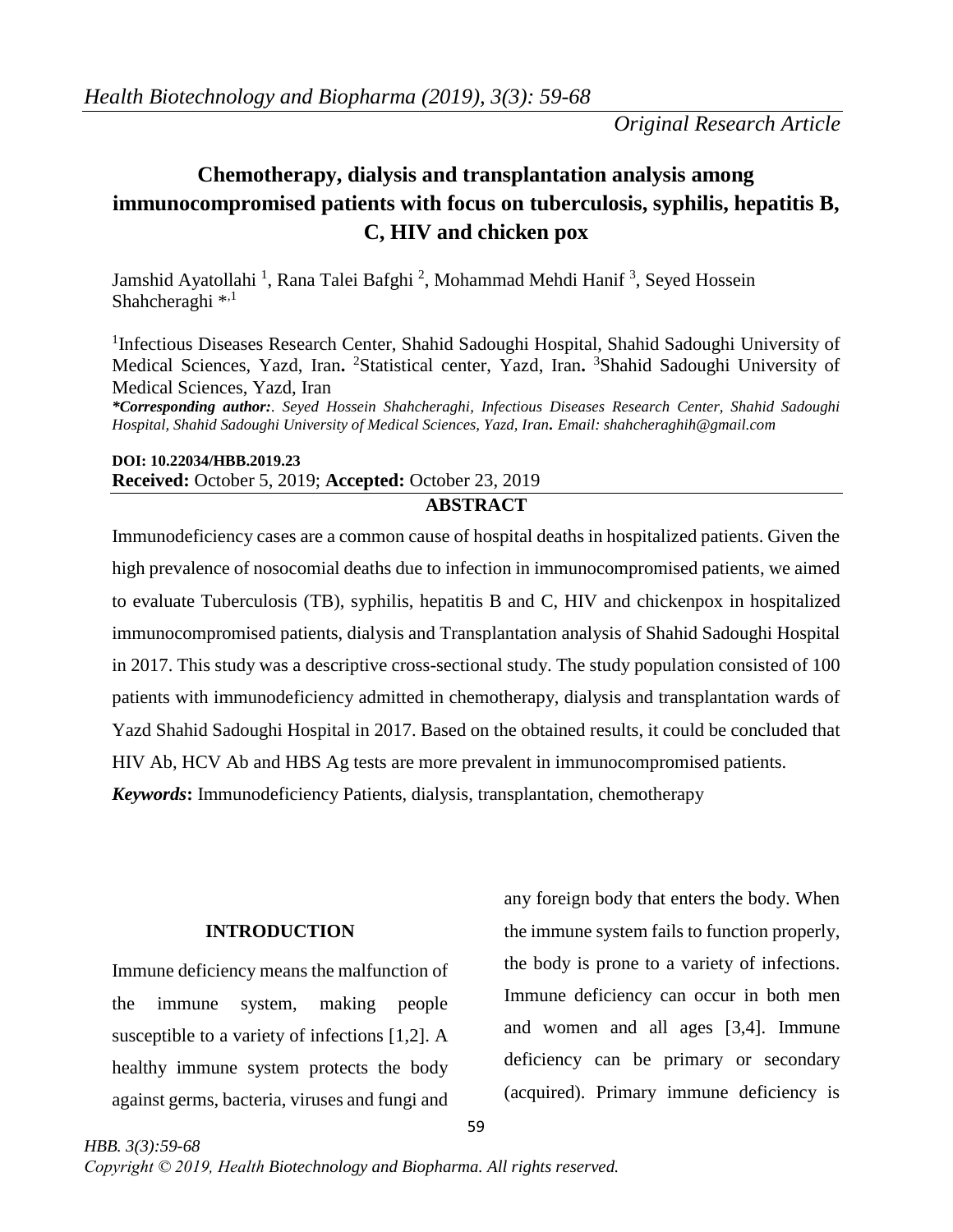caused by congenital genetic defects, but secondary immune deficiency is caused by other diseases. The most famous secondary immunodeficiency is AIDS [5,6]. Among the primary immunodeficiencies, antibody deficiency is the most common type [7]. Patients with primary antibody deficiency are susceptible to a variety of bacterial infections [4]. These people need regular and continuous administration of the drug or immunoglobulin injections as well as antibiotics when needed [2,8].

The pathological basis of this group of diseases is the inability or inadequate quality of B lymphocytes to produce antibodies [9]. In fact, the lack of differentiation of B lymphocytes into bone marrow or peripheral lymphatic tissues for any reason can cause this. Viruses and fungi usually stimulate T cells. Infections caused by viruses or fungi, if repeated, can indicate defects in T cell defense [10]. Tuberculosis, syphilis, chickenpox, hepatitis B and C, and HIV are among the most common infectious diseases in immunocompromised patients [11]. Hepatitis, especially type C, in HIV patients will cause patients to move faster to chronic hepatitis, cirrhosis and liver malignancy [12--] 14]. Among bacterial infections, tuberculosis spreads through the air [8,15]. Most infections are asymptomatic and hidden. But usually out of every ten latent infections, one

*Shahcheraghi et al. Immunocompromised patients tests* infection eventually progresses and becomes an active disease. If untreated, it kills more than 50% of people infected with it [9,16,17]. Most studies on the association of tuberculosis in immunocompromised patients are related to HIV patients. Also among the diseases associated with immunodeficiency, the incidence of syphilis was higher in men of the same sex than in other people. The reason for this is due to the high prevalence of HIV among homosexual men [18-20]. Immunodeficiency is one of the most common causes of hospital mortality in hospitalized patients [18].

> Therefore, due to the importance of the subject, TB, syphilis, hepatitis B, C, HIV and chickenpox tests were evaluated in patients with immunodeficiency admitted in chemotherapy, dialysis and transplantation units of Shahid Sadoughi Hospital in 2017.

# **MATERIALS AND METHODS**

This study was a descriptive cross-sectional and retrospective study. The study population consisted of 100 immunocompromised patients admitted to chemotherapy, dialysis and transplantation wards of Yazd Shahid Sadoughi Hospital in 2017.

This study is the result of a doctoral thesis with code 4555 registered in the Research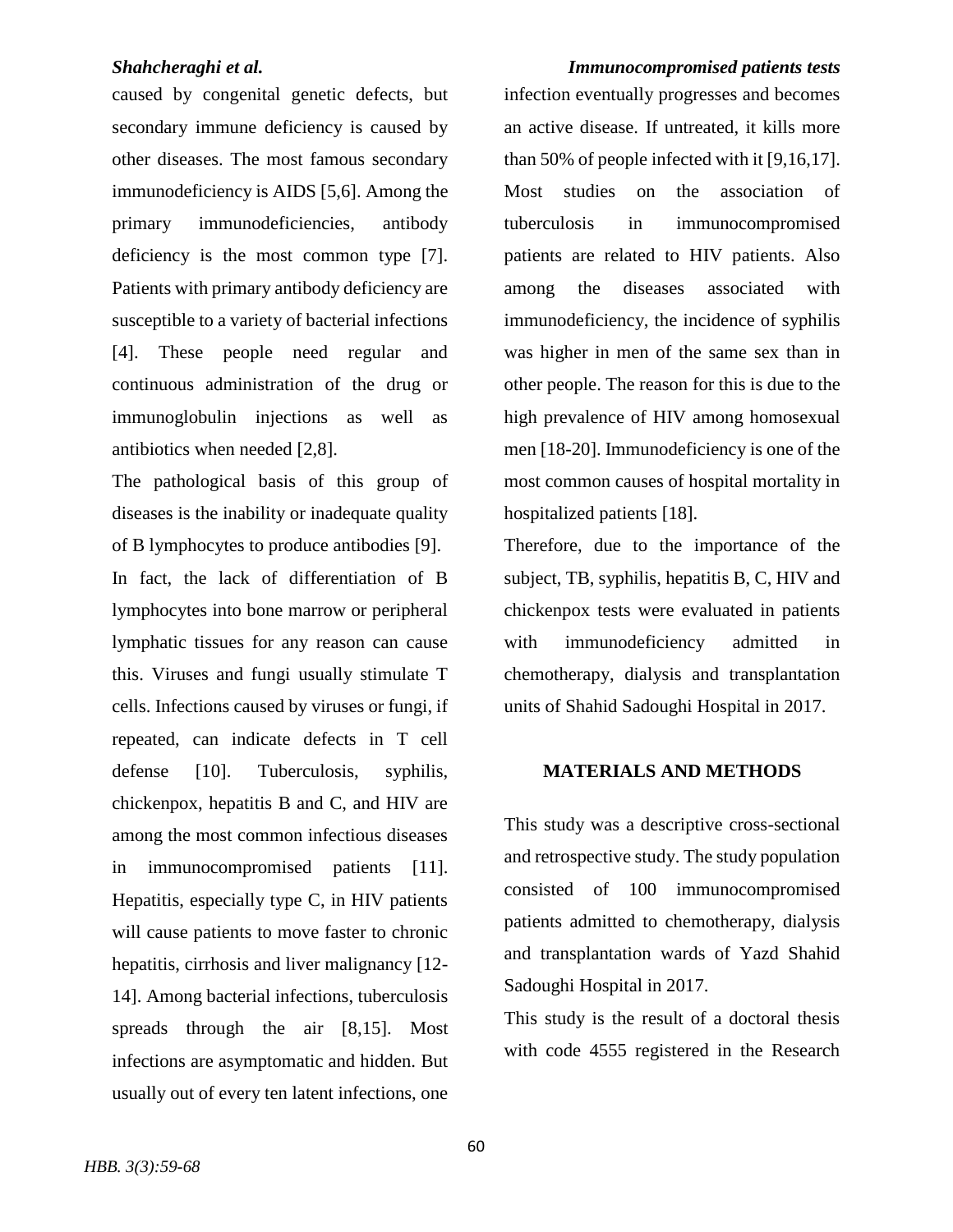System of Yazd Shahid Sadoughi University of Medical Sciences.

The sampling method was easy or available sampling method. All patients with immunodeficiency admitted in chemotherapy, dialysis and transplantation wards of Yazd Shahid Sadoughi Hospital in 1396 were studied through census and patients with incomplete data were included. The study was excluded. Referring to the records of Shahid Sadoughi Hospital, patients admitted in these three wards in 1396 were separated and, using the records as well as telephone calls, information including age, sex, type of hospitalization, CBC, Duration of disease, Purified Protein Derivative (PPD), Venereal Disease Research Laboratory (VDRL), Varicella Zoster Virus (VZV) Ab, HBs Ag, HCV Ab and HIV Ab were recorded.

The study was conducted on the basis of checklists supplemented with the records of individuals by the researcher, and in accordance with the relevant researcher's commitment to safeguarding patient secrets in accordance with the Helsinki Treaty, the use of checklists was carried out solely for the purposes of the research and ethical considerations in this subject was followed. The data were entered into SPSS software version 18 and analyzed using statistical

*Shahcheraghi et al. Immunocompromised patients tests* methods including frequency distribution and analysis of variance, T-test and ANOVA. Significance level was considered to be 0.05.

### **RESULTS**

In this study 100 immunocompromised patients with a mean age of 51.34 years, 58 of whom were male and 42 were female. The results of frequency of study variables (PPD Test, VDRL, VZV Ab, HIV Ab, HCV Ab, HBS Ag) show that in 100 patients studied, 71 (71 %) patients had no PPD test and 29 (29 %) had a PPD Test, In the case of VDRL, for 81 cases and for 19 cases, for VZV Ab all failed, for HIV Ab, 22 failed and 78 performed, for HCV Ab, 22 failed and 78 performed, and In the case of HBS Ag, 22 cases failed and 78 cases performed. Of the 71 subjects who did not undergo PPD testing, 49 (92.5 %) were in dialysis, 22 (75.9 %) were in chemotherapy and no transplants.

Results of the study on frequency of VDRL according to the type of hospital admission showed that out of 81 patients who did not perform VDRL, 52 (98.1 %) were in dialysis, 29 (100 %) were in chemotherapy and 0 were in transplantation. And. Significant relationship was found between frequency of VDRL according to type of hospital admission ( $p = 0.00$ ) (Table 1).

Of the 100 VZV Ab patients, 53 (100 %) were in dialysis, 29 (100 %) were in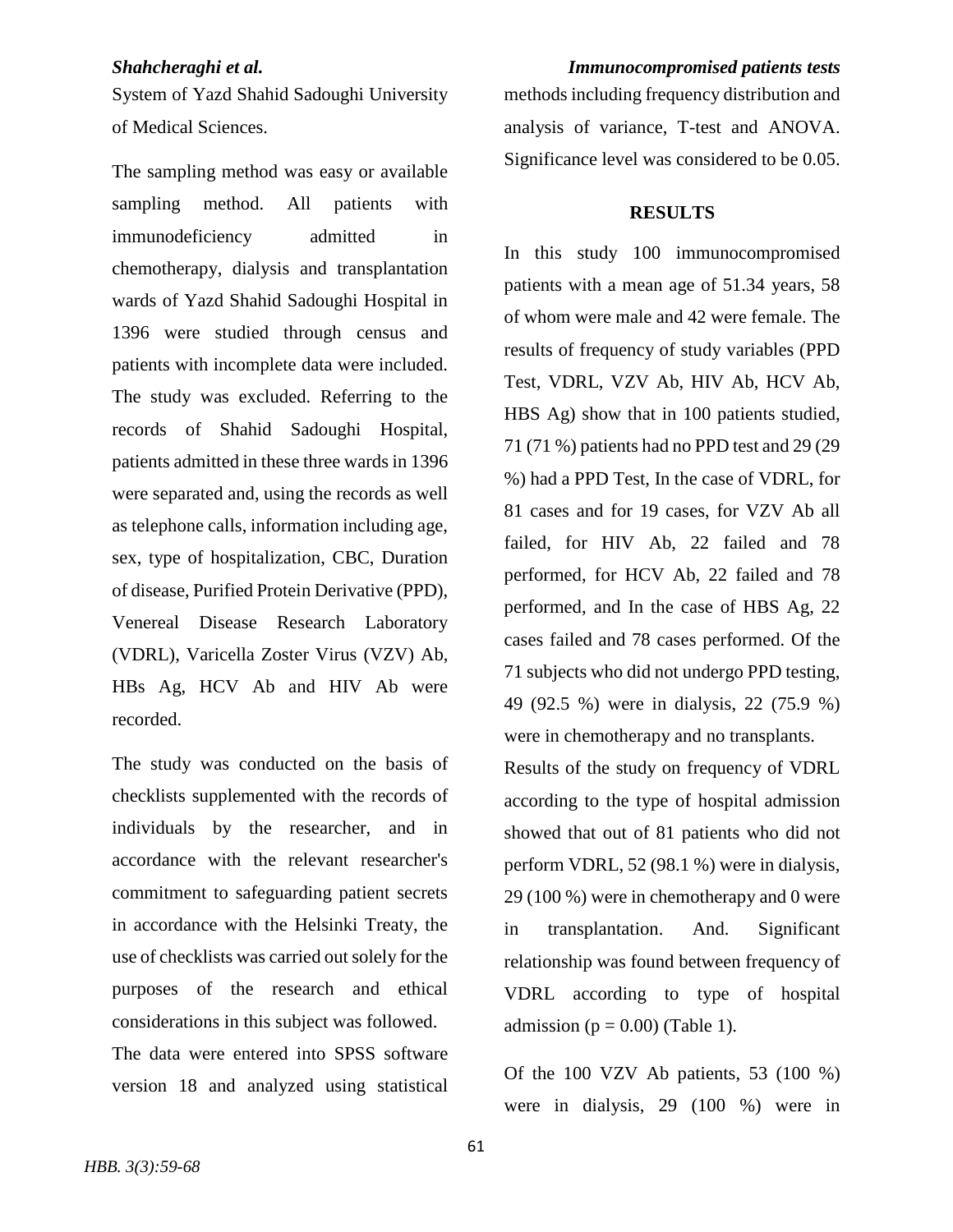chemotherapy and 18 (100 %) were in transplantation. Also, of those who did not undergo HIV Ab testing, 22 (75.9 %) were admitted to the chemotherapy ward.

Regarding the frequency of HCV Ab and HBS Ag according to the type of hospital admission, 22 patients (75.9 %) were in chemotherapy ward.

The results of the study on the frequency of PPD Test by sex showed that out of 71 people who did not do PPD Test, 42 (72.4 %) were male and 29 (69 %) were female. Of the 81 patients who did not perform VDRL, 47 (81 %) were men and 34 (81 %) were female. Also, of the 100 individuals who did not undergo VZV Ab, 58 (100 %) were male and 42 (100 %) were female.

*Shahcheraghi et al. Immunocompromised patients tests* Results of the study on the frequency of HIV Ab by sex showed that out of 22 people who did not have HIV Ab, 8 (13.8 %) were male and 14 (33.3 %) were female (Table 2). The results of the above table were analyzed by Chi-Square test, with a p-value  $< 0.05$ indicating a significant statistical relationship between the frequency of HIV Ab by sex (p  $= 0.028$ ).

> The results regarding the frequency of HCV Ab by sex showed that out of 22 people who did not have HCV Ab, 8 (13.8 %) were male and 14 (33.3 %) were female (Table 3).

| <b>VDRL Test</b> | <b>Hospitalized Ward</b> |                                   |                                |               |
|------------------|--------------------------|-----------------------------------|--------------------------------|---------------|
|                  | Dialysis $N$ (%)         | <b>Transplantation</b><br>$N(\%)$ | <b>Chemotherapy</b><br>$N(\%)$ | Total $N$ (%) |
|                  |                          |                                   |                                |               |
| Not do           | 52 (98.1)                | 0(0)                              | 29 (100)                       | 81 (81)       |
| Do               | 1(1.9)                   | 18 (100)                          | 0(0)                           | 19(29)        |
| Total            | 53 (100)                 | 18 (100)                          | 29 (100)                       | 100(100)      |
| P-value          | 0.00                     |                                   |                                |               |

**Table 1**. Frequency of VDRL test according to the type of hospitalized ward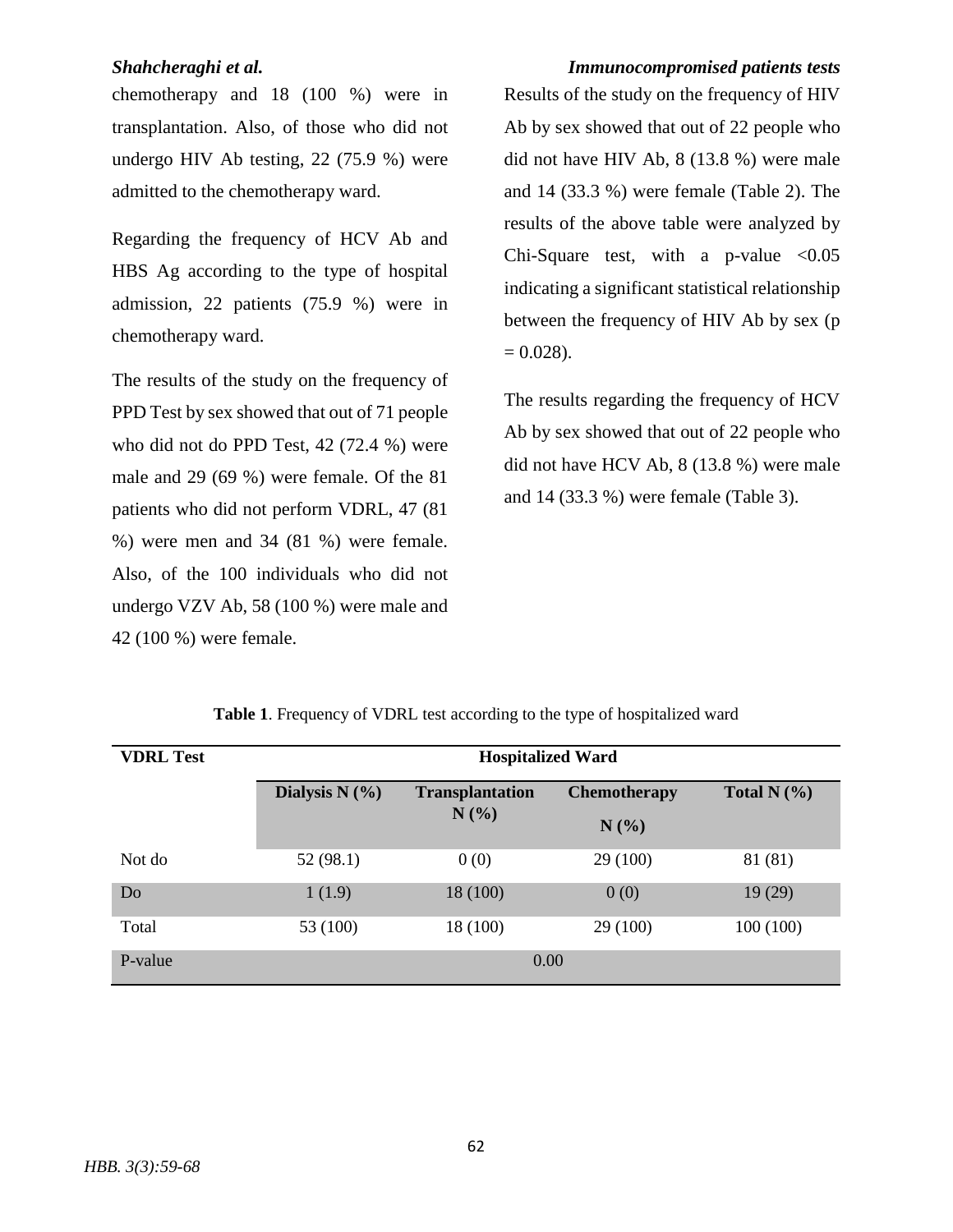| Gender | <b>HIV Ab Test</b> |                |                 |  |
|--------|--------------------|----------------|-----------------|--|
|        | Not do             | D <sub>0</sub> | Total N $(\% )$ |  |
|        | $N(\%)$            | $N(\%)$        |                 |  |
| Male   | 8(13.8)            | 50 (86.2)      | 58 (100)        |  |
| Female | 14(33.3)           | 28(66.7)       | 42 (100)        |  |
| Total  | 22(22)             | 78 (78)        | 100(100)        |  |

**Table 2**. Frequency of doing HIV Ab test based on gender

**Table 3**. Frequency of HCV Ab test according to patient gender

| <b>Gender</b> | <b>HCV Ab Test</b> |                |                  |  |
|---------------|--------------------|----------------|------------------|--|
|               | Not do             | D <sub>0</sub> | Total $N$ $(\%)$ |  |
|               | $N(\%)$            | N(%)           |                  |  |
| Male          | 8(13.8)            | 50(86.2)       | 58 (100)         |  |
| Female        | 14(33.3)           | 28(66.7)       | 42 (100)         |  |
| Total         | 22(22)             | 78 (78)        | 100(100)         |  |
| P-value       |                    | 0.03           |                  |  |

The results of the above table were analyzed by Chi-Square test, with P-value <0.05 indicating a statistically significant relationship between the frequency of HCV Ab by sex.

Results of the study on the frequency of HBS Ag according to patient gender showed that out of 22 people who did not have HBS Ag, 8 (13.8 %) were male and 14 (33.3 %) were female (Table 4). The results of the above table were also analyzed using Chi-Square test, with a p-value  $< 0.05$  indicating a significant statistical relationship between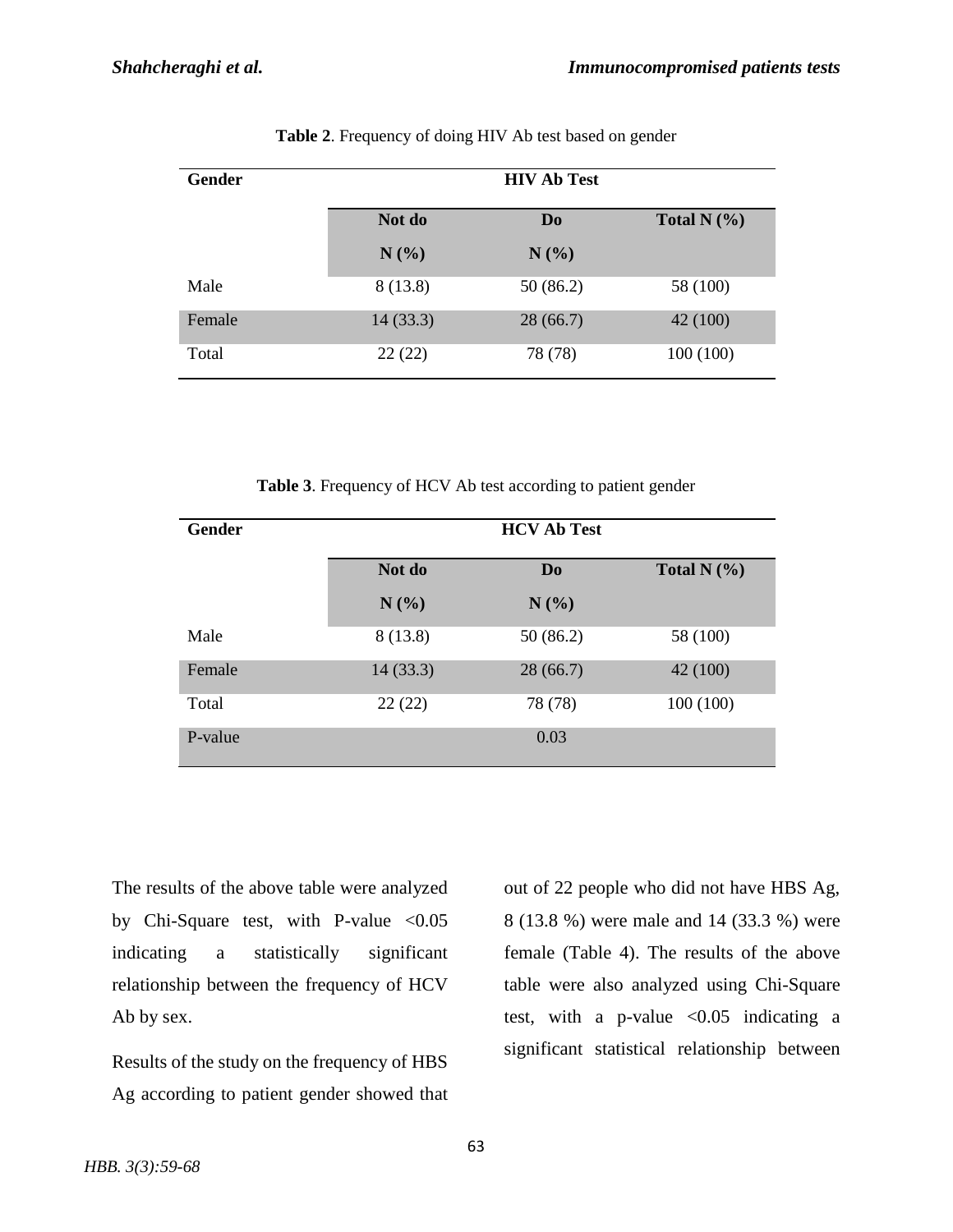the frequency of HBS Ag according to patient gender.

| Gender  | <b>HBS Ag Test</b> |                |                 |  |
|---------|--------------------|----------------|-----------------|--|
|         | Not do             | D <sub>0</sub> | Total N $(\% )$ |  |
|         | $N(\%)$            | N(%)           |                 |  |
| Male    | 8(13.8)            | 50 (86.2)      | 58 (100)        |  |
| Female  | 14(33.3)           | 28(66.7)       | 42 (100)        |  |
| Total   | 22(22)             | 78 (78)        | 100(100)        |  |
| P-value |                    | 0.03           |                 |  |

**Table 4**. Frequency of HBS Ag test according to patient gender

# **DISCUSSION**

The results of this study showed that out of 100 patients, 71 had PPD Test and 29 did VDRL, 81 did not, and 19 did not do VZV Ab. For HIV Ab, 22 failed and 78 performed, for HCV Ab, 22 failed and 78 performed, and for HBS Ag, 22 failed and 78 performed. There was a significant difference between the frequency of PPD Test, VDRL, HIV Ab, HCV Ab, HBS Ag according to the type of ward, and HIV Ab, HCV Ab, HBS Ag according to gender.

Most studies on TB, syphilis, hepatitis B, C, HIV, and chickenpox in immunocompromised patients have investigated the outcome and prevalence of these diseases in these patients.

In the study of 2011 in Qazvin, prevalence of hidden hepatitis B in hemodialysis patients was investigated. Results showed no significant relationship between hidden hepatitis B and sex, duration of hemodialysis and number of transfusions received, hepatitis C positive and Hbc-Ab positive [3].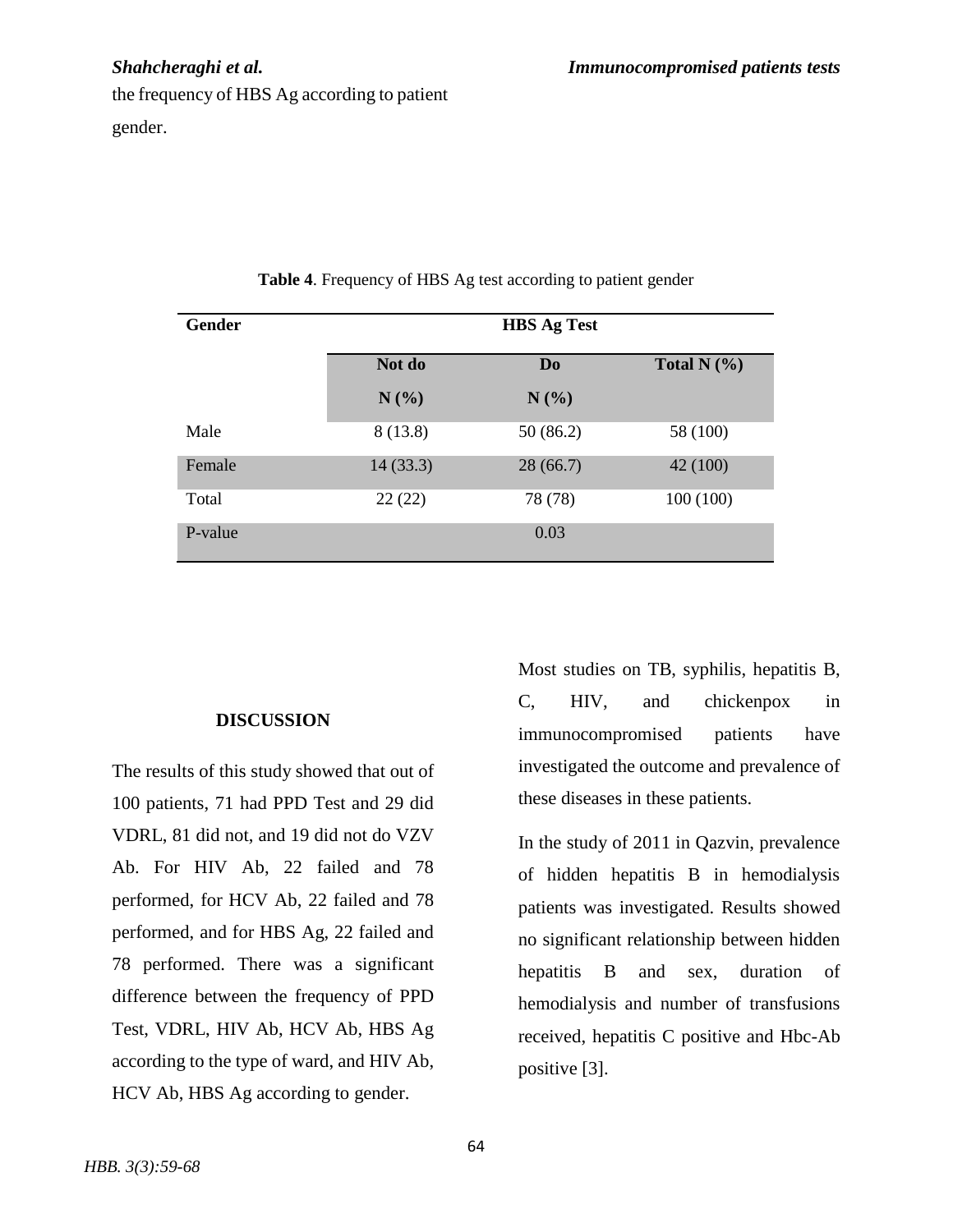The results of another study conducted in Guilan in 2003 to investigate the prevalence of hepatitis C and its risk factors in hemodialysis patients showed that there was a significant relationship between the duration of dialysis and the history of renal transplantation [6].

Sabour study of the predisposing factors of hepatitis C in hemodialysis patients in 2003 showed that the prevalence of infection and duration of dialysis ( $p \le 0.001$ ), history of transfusion ( $p \le 0.01$ ), and previous kidney transplant ( $p < 0.001$ ) there was a direct and significant relationship between history of surgery ( $p < 0.005$ ) [20].

The study of Aminzadeh in 2003 investigated the status of PPD tets in hemodialysis patients. The results of this study showed that there was a significant relationship between anergy skin test results and age. Also, 28.6 % of patients showed negative results for both first time and PPD tests [1].

A cohort study conducted in 2004 with the aim of examining the frequency of hepatitis C virus antibodies and related risk factors in dialysis patients showed that 10 patients (4.9 %) were positive for hepatitis C virus antibody. In this study duration of dialysis treatment ( $p = 0.004$ ), history of kidney transplantation ( $p = 0.032$ ) and being

*Shahcheraghi et al. Immunocompromised patients tests* female  $(p = 0.30)$  showed a significant relationship with positive hepatitis C antibody [5].

> Between 2004 and 2010, 530 adult patients were enrolled in a retrospective study of primary viral infections with herpes simplex virus (HSV-1), varicella-zoster virus (VZV), Epstein-Barr virus (EBV), and hepatitis (HAV / HBV / HCV analysis was finalized where 126 (25.1 %) had viral infection after liver transplantation [7].

### **CONCLUSION**

According to the results, it can be said that viral macros (HIV Ab, HCV Ab, HBS Ag) are more frequently screened in immunocompromised patients and this is more frequent because of the higher prevalence of the disease. Hepatitis B, Hepatitis C, and HIV are common in immunocompromised patients and may also be due to routine testing in dialysis and transplant units. Despite the high prevalence of tuberculosis in patients with immunodeficiency, PPD test is of low frequency. Therefore, PPD Test should be considered as an important screening test in immunocompromised patients. Implementation of VDRL in immunocompromised patients is of low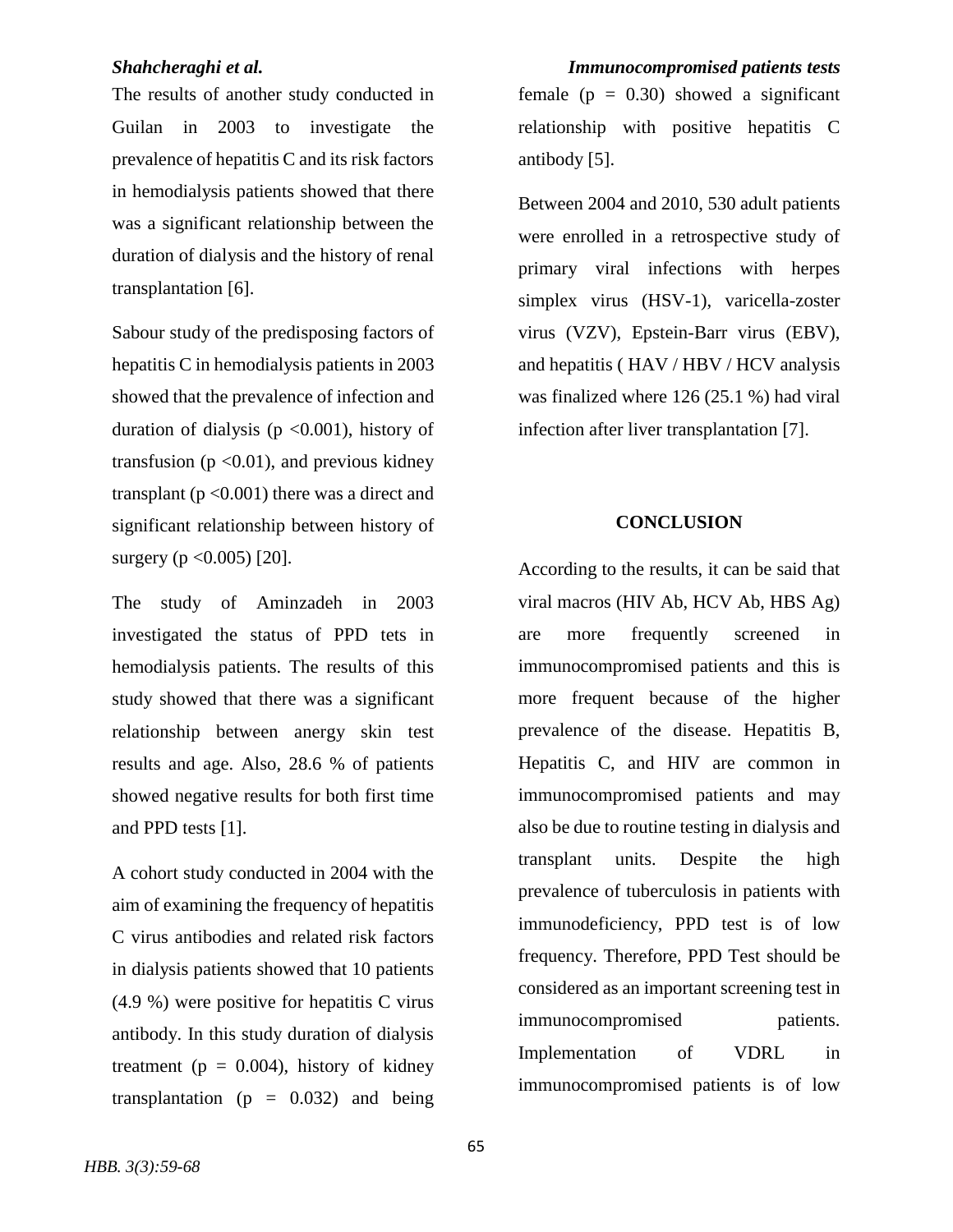frequency; due to its low prevalence of syphilis, its low frequency is justified. The frequency of VZV Ab in patients with immunodeficiency is zero; If tested negative, and if possible, get the chickenpox vaccine. Significance of the frequency of these tests according to the hospital admission ward indicates that type of ward is an important factor in performing or not performing the desired tests in patients. This may be due to the existence of specific protocols for routine testing. In the dialysis and transplantation section or in the patient's sensitivity to the above tests. The higher frequency of HIV Ab, HCV Ab, HBS Ag tests in men and its statistical significance indicates more attention to viral marker testing in men, given the higher prevalence of high risk behaviors and injecting addiction in males.

### **REFERENCES**

**[1]**. Aminzadeh Z, Poor KI, Yaghmaei F, Gachkar L. Survey of PPD status, booster phenomena and standard skin anergy test in chronic hemodialysis patients. 2005.

**[2]**. McMichael AJ, Borrow P, Tomaras GD, Goonetilleke N. The immune response during acute HIV-1 infection: clues for vaccine. *Nat Rev Immunol,* 2010; 10 (1): 11.

### *Shahcheraghi et al. Immunocompromised patients tests*

**[3]**. Haghazali S, AslaniMehr M, Charkhchian M, Alizadeh-Kavashkoohi S, Khabaz F, Rajabkhani Z. Occult HBV infection in hemodialysis patients in Qazvin. *Razi J Med Sci.* 2011; 18(88): 8-15. **[4]**. Bertoletti A, Ferrari C. Innate and adaptive immune responses in chronic hepatitis B virus infections: towards restoration of immune control of viral infection. *Gut*, 2012; 61(12): 1754-64.

**[5]**. Samimirad K, Pour SB, Nourouzi M, Mahmoudi M, Fayaz VM. Prevalence of hepatitis C virus antibody and related risk factors among hemodialysis patients in Markazi province. 2006.

**[6]**. Amiri ZM, Rezvani M, Shakib RJ, Shakib AJ. Prevalence of hepatitis C virus infection and risk factors of drug using prisoners in Guilan province. 2007.

**[7]**. Busch CJ, Siegler BH, Werle H, Lichtenstern C, Bruckner T, Heininger A, et al. Risk factors for early viral infections after liver transplantation. Langenbeck's archives of surgery. 2018;403:509-19.

**[8]**. Gupta A, Kaul A, Tsolaki AG, Kishore U, Bhakta S. Mycobacterium tuberculosis: immune evasion, latency and reactivation. *Immunobiol,* 2012; 217(3): 363-74.

**[9].** Flynn JL, Chan J. Immune evasion by Mycobacterium tuberculosis: living with the enemy. *Curr Opin Immunol,* 2003; 15(4): 450-55.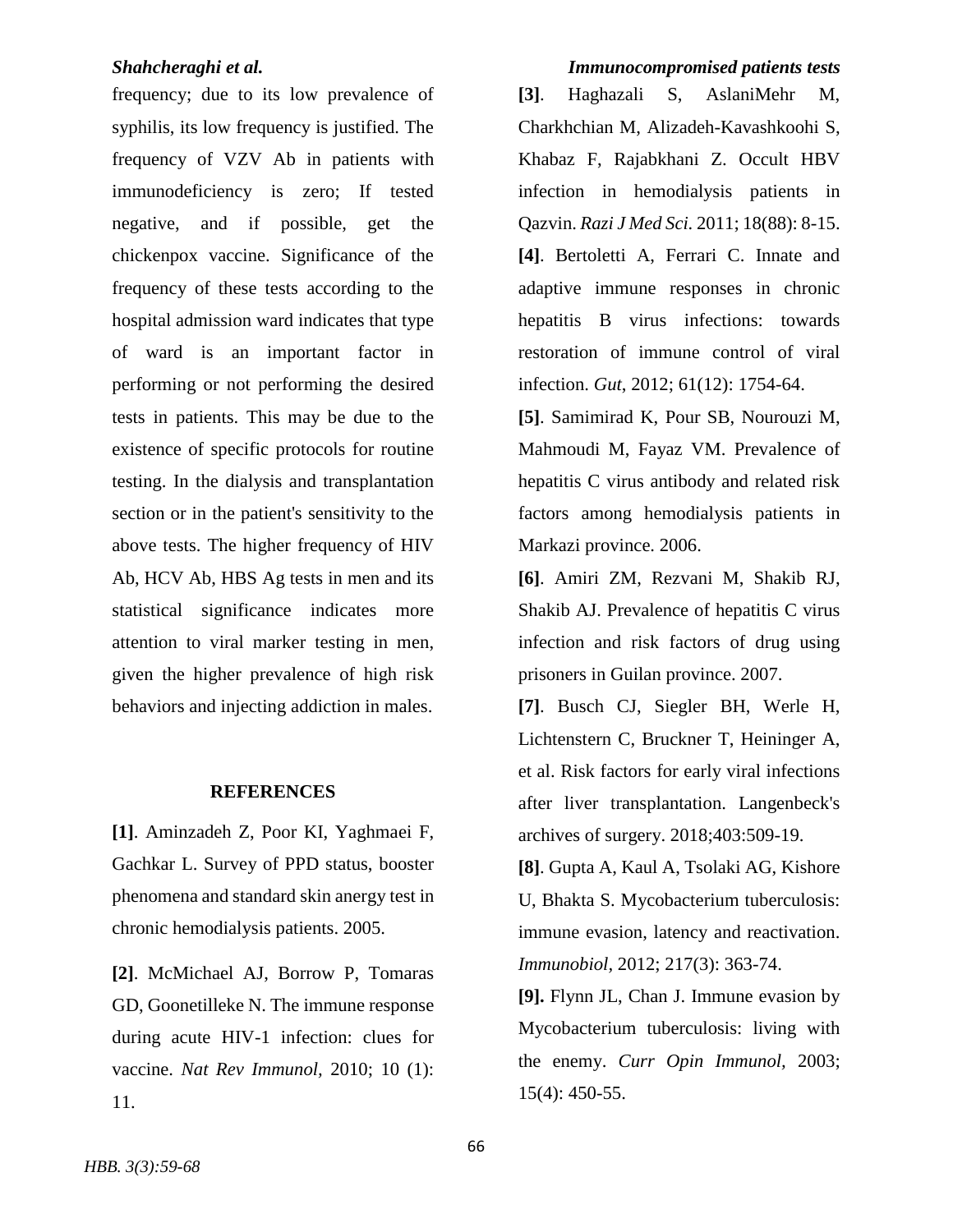**[10]**. Rappuoli R, Aderem A. A 2020 vision for vaccines against HIV, tuberculosis and malaria. *Nat,* 2011; 473: 463.

**[11]**. Jariwala R, Zeitler K, Riddle ND, Sriaroon C. Multi-organ involvement secondary to varicella zoster virus, herpes simplex virus and cytomegalovirus in an immunocompromised patient. *BMJ Case Reports CP*. 2019; 12(3): 228150.

**[12].** Sterling RK, Lissen E, Clumeck N, Sola R, Correa MC, Montaner J. Development of a simple noninvasive index to predict significant fibrosis in patients with HIV/HCV coinfection. *Hepatol,* 2006; 43(6): 1317-25.

**[13]**. Barreiro P, Martín-Carbonero L, Núñez M, Rivas P, Morente A, Simarro N. Predictors of liver fibrosis in HIV-infected patients with chronic hepatitis C virus (HCV) infection: assessment using transient elastometry and the role of HCV genotype 3. *Clin Infect Dis*. 2006; 42(7): 1032-39.

**[14]**. Vergara S, Macías J, Rivero A, Gutiérrez-Valencia A, González-Serrano M, Merino D. The use of transient elastometry for assessing liver fibrosis in patients with HIV and hepatitis C virus coinfection. *Clin Infect Dis.* 2007; 45(8): 969-74.

**[15]**. Sanna G, Madeddu S, Giliberti G, Ntalli NG, Cottiglia F, De Logu A.

*Shahcheraghi et al. Immunocompromised patients tests* Limonoids from melia azedarach fruits as inhibitors of flaviviruses and *Mycobacterium tubercolosis. PLoS One.* 2015; 10(10): 141272.

> **[16].** Rozot V, Vigano S, Mazza‐Stalder J, Idrizi E, Day CL, Perreau M. *Mycobacterium tuberculosis*‐specific CD8+ T cells are functionally and phenotypically different between latent infection and active disease. *Eur J Immunol*. 2013; 43(6): 1568-77.

> **[17].** Kleinnijenhuis J, Oosting M, Joosten LA, Netea MG, Van Crevel R. Innate immune recognition of *Mycobacterium tuberculosis*. *Clin Develop Immunol.* 2011; 2011.

> **[18]**. Khan FA, Minion J, Pai M, Royce S, Burman W, Harries AD. Treatment of active tuberculosis in HIV-coinfected patients: a systematic review and metaanalysis. *Clin Infect Dis,* 2010; 50(9): 1288-99.

> **[19]**. Gandhi NR, Moll A, Sturm AW, Pawinski R, Govender T, Lalloo U. Extensively drug-resistant *tuberculosis* as a cause of death in patients co-infected with tuberculosis and HIV in a rural area of South Africa. *The Lancet*. 2006; 368(9547): 1575-80.

> **[20].** Sabour B, Boroumand P, MEHRABI YE, Ghanbari M, Zarrinfam H. Prevalence